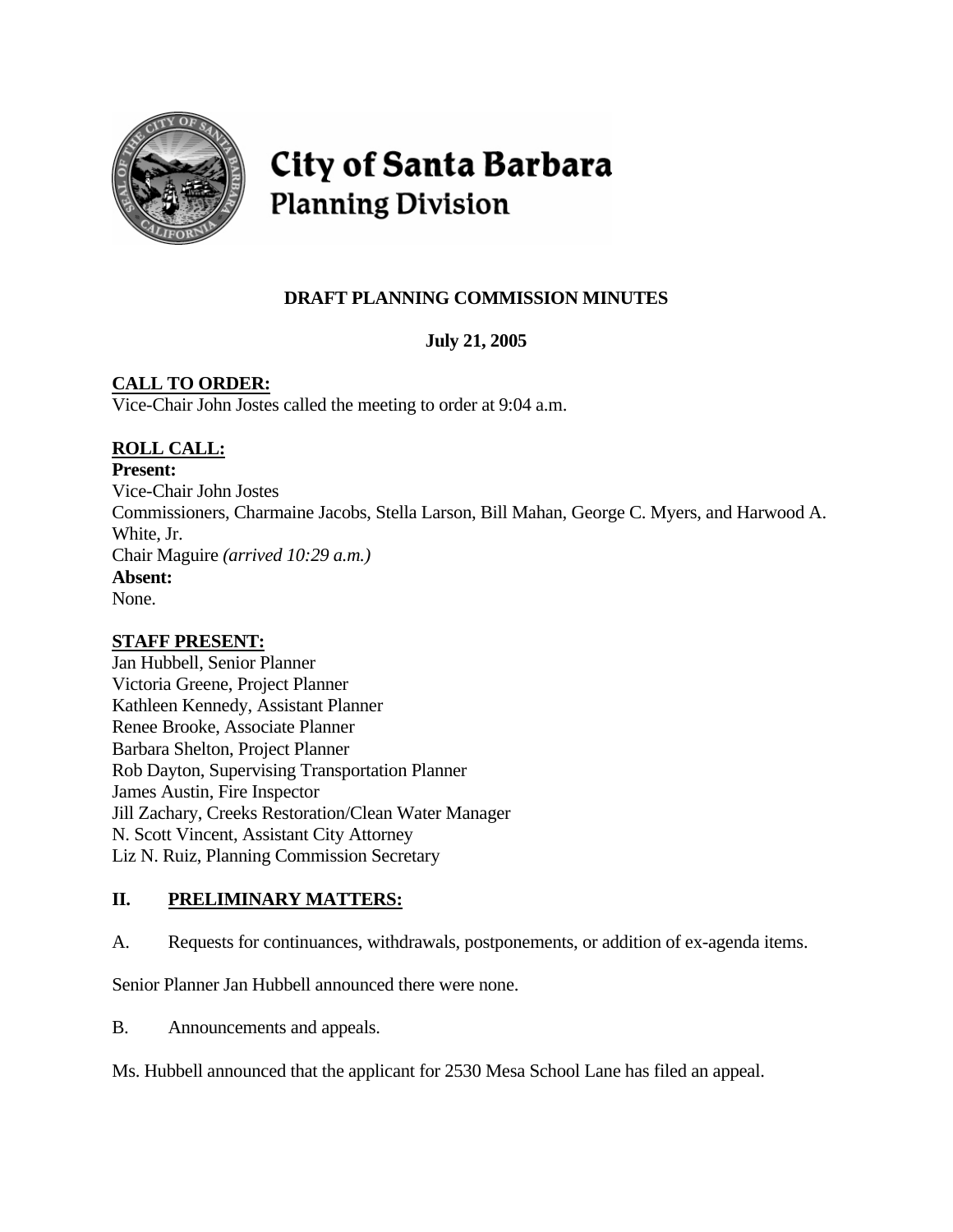C. Comments from members of the public pertaining to items not on this agenda.

None.

### **III. CONTINUTED ITEM FROM JUNE 9, 2005:**

### **ACTUAL TIME: 9:05 A.M.**

### **APPLICATION OF GARCIA ARCHITECTS, INC., AGENT FOR SAN PASCUAL COTTAGES, INC., PROPERTY OWNERS, 1822 SAN PASCUAL STREET, APN 043-163- 013, R-3 LIMITED MULTIPLE-FAMILY RESIDENCE ZONE, GENERAL PLAN DESIGNATION: RESIDENTIAL, 12 UNITS PER ACRE (MST2004-00546)**

The proposed project involves demolition of an existing single family residence, an unpermitted unit, garage and shed, and the construction of seven new residential condominiums with twelve covered and two uncovered parking spaces. Units would range in size from 983 to 1,930 square feet. Access would be provided by a driveway off of San Pascual Street.

The discretionary application required for this project is approval of a Tentative Subdivision Map pursuant to SBMC §27.07.

The Environmental Analyst has determined that the project is exempt from further environmental review pursuant to the California Environmental Quality Guidelines Section 15332, which provides for in-fill development projects in urban areas where it is determined that there will be no significant effects.

Commissioner White arrived at 9:08 a.m.

Victoria Greene, Project Planner, gave a brief presentation of the project.

Gil Garcia, Applicant, gave a brief presentation of his project.

The public hearing was opened at 9:19 a.m., and the following people spoke in opposition to the project:

Emalee Vinson Rod Edwards Carolyn Rice Kay Condron Tim LaDouce Susan Edelmann James Trinidad Charlotte H. Allen Tony Fischer, representative for Carolyn Rice Jenaro Valdez Lynn Kosmecki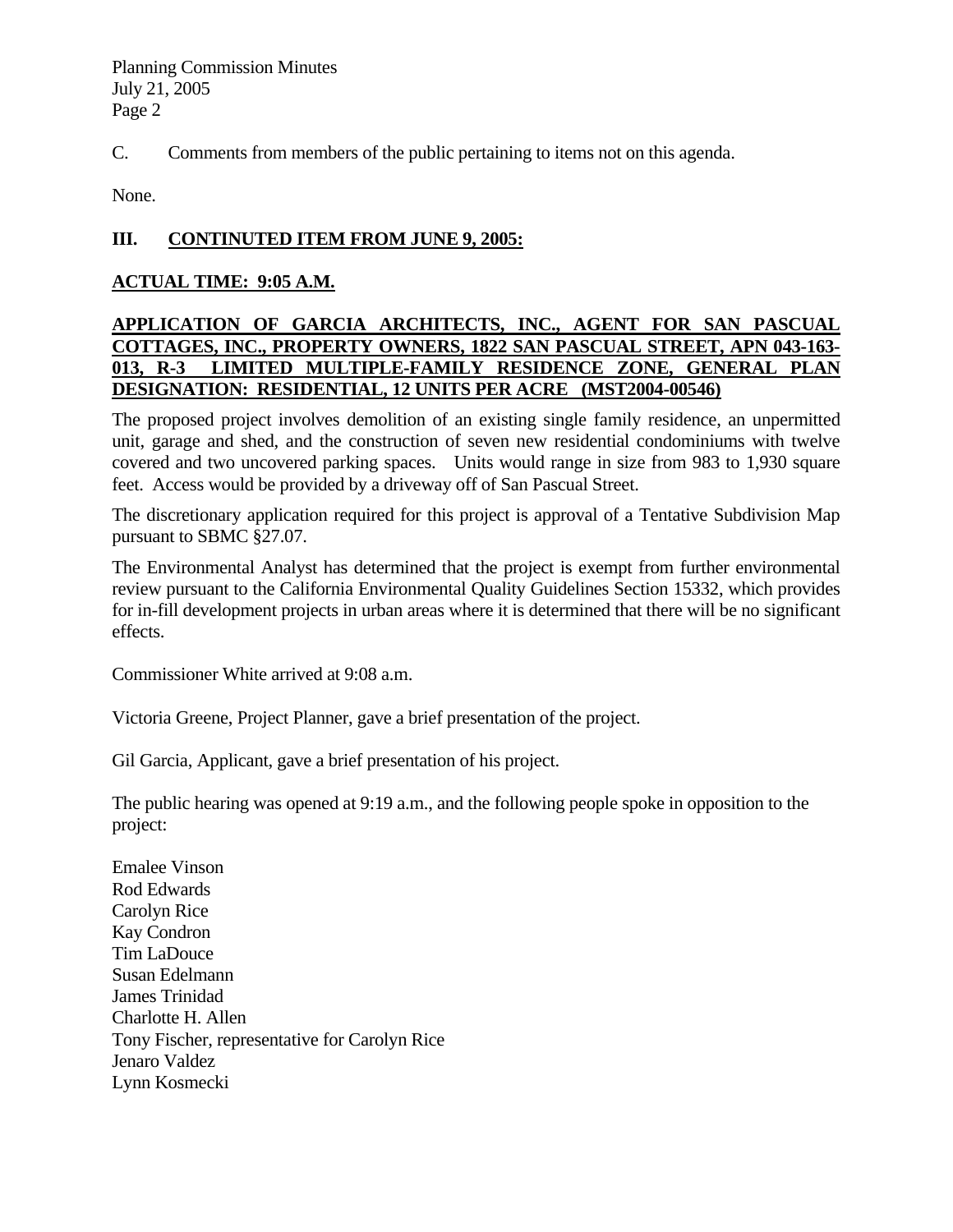With no one else wishing to speak the public hearing was closed at 9:51 a.m.

Commissioners' comments and questions:

- 1. Asked staff to clarify definition of variable density.
- 2. Said that dimensions do not seem to scale and asked applicant to explain proportions and clarification. Expressed concern over scale accuracy.
- 3. Asked applicant to characterize nature of his interaction with the neighbors.
- 4. Asked applicant to clarify the ultimate height of the property line fence on the neighbors' side.
- 5. Thanked neighbors for coming out this morning and for dedication to neighborhood. Noted improvements have been made from last proposal, but feels that Planning Commission requests have been responded to by the letter, but not in spirit. Neighborhood has no parks, is an alternate cross town traffic route, has lots of traffic and density, and design results in too many people, not enough parking and no place for kids to play. Project has one unit too many. Asked applicant if one unit could be eliminated. Also, more quality discussion needs to take place with neighbors regarding drainage and lighting, and a pre-construction meeting should be held with the neighbors.
- 6. Asked Wayne Fitch, engineer, to address the drainage proposed.
- 7. Asked Assistant City Attorney Vincent if the driveway design inappropriately encumbers the neighboring piece of property.
- 8. Stated inability to make the subdivision map findings for the proposed density on this lot. There can be a project there, but has misgivings at introducing this proposal as it stands to this neighborhood. Would like to see another proposal, less dense, with fewer drainage problems, and fence and landscape solutions. Does not want to impose a change that will create more problems in the neighborhood.
- 9. Feels this is a zoning vs. neighborhood compatibility conundrum. Would like to see one unit less and room for a swing set to make this work
- 10. Feels the applicant has done so many things that he was asked to do, but it is not quite there yet. The nonsupport of the neighborhood is very important factor that must be heard.
- 11. Expressed concern that no conversation has taken place between applicant and neighbors as requested; feels dialogue and expression need to take place.

Ms. Hubbell spoke about variable density and the General Plan policies.

Wayne Fitch, Penfield & Smith Engineers, spoke in regards to drainage.

Mr. Vincent stated he leaves it to the engineer to determine if the grading and drainage design will succeed and to convince the Commission. Secondly, if applicant needs to change the grade for a successful project, then they will need to have legal entitlement to use property as proposed. Applicant has not presented evidence that this has been done. Assuming the Commission approves the project, applicant will need to get this permission from neighbor and that is an issue between the two property owners.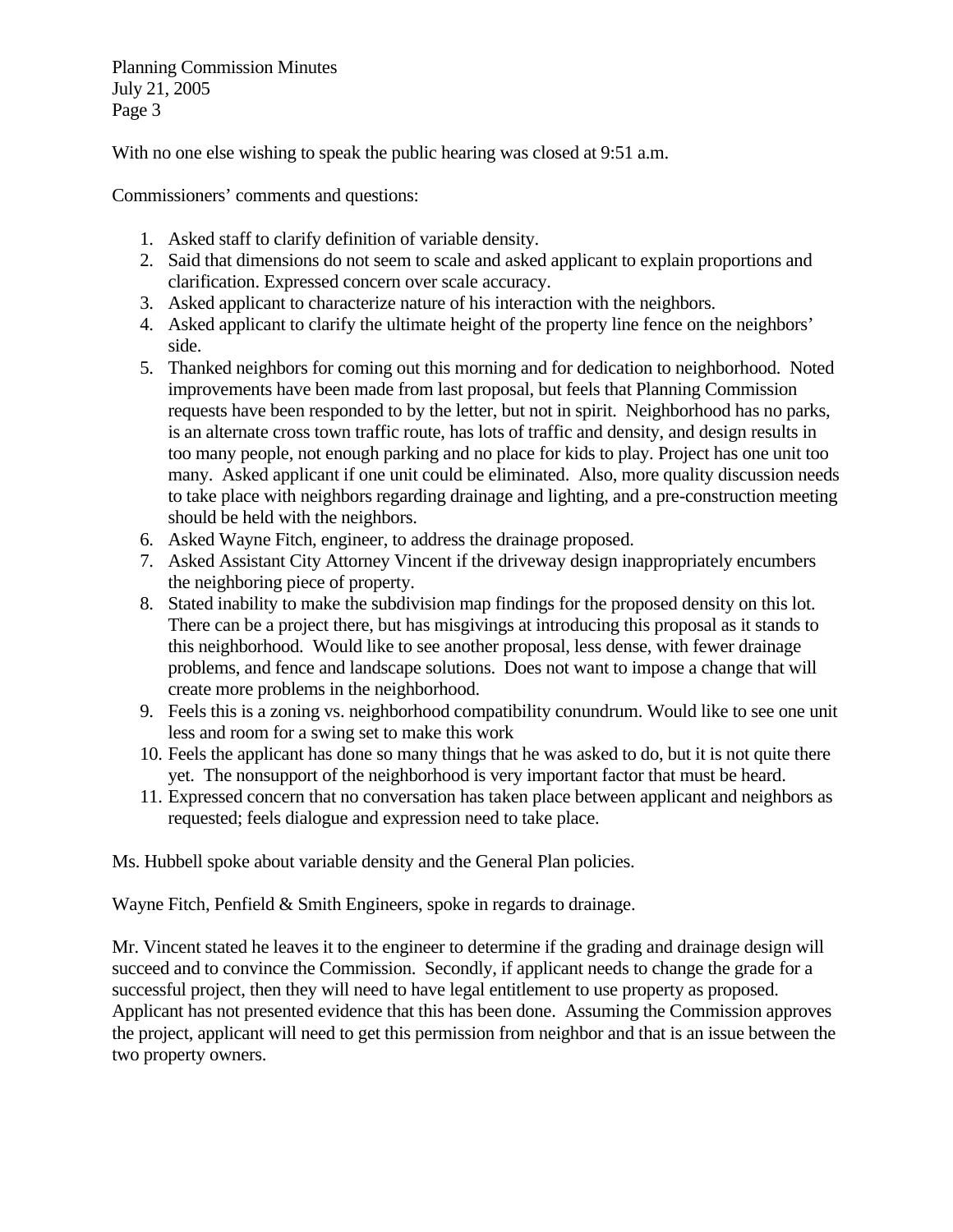Ms. Hubbell explained the Commission has two options: denial as proposed or continuance for redesign. Amount of staff work is same. Denial would give applicant opportunity to go directly to City Council.

Mr. Garcia asked the Planning Commission for direction. Stated that four units would not work financially, but removal of one unit might be able to be absorbed by other units. Any project designed for that property would require raising the driveway for forward drainage. Will talk to neighbors; and would take more time to work with the neighbors this time around. He would prefer a continuance.

**MOTION: Mahan/White** To continue indefinitely, with direction to redesign project to remove at least one two bedroom unit; resolve drainage problem with adjacent neighbor, and work closely with the neighborhood.

This motion carried by the following vote:

Ayes: 6 Noes: 0 Abstain: 0 Absent: 1 (Maguire)

Vice Chair Jostes announced the ten calendar day appeal period.

Vice-Chair Jostes turned the meeting over to Chair Maguire at 10:29 a.m..

### **IV. APPEAL OF INCOMPLETE APPLICATION DETERMINATION:**

### **ACTUAL TIME: 10:29 A.M.**

### **APPEAL OF ROB ALEXANDER, AGENT FOR PROPERTY OWNERS, PACIFICOR INC., OF A DETERMINATION OF INCOMPLETENESS FOR 1575 N. ONTARE ROAD, APN 055-030-019, A-1: ONE-FAMILY RESIDENCE ZONE, GENERAL PLAN DESIGNATION: RESIDENTIAL, ONE UNIT/ACRE AND MAJOR HILLSIDE (MST2004-00150)**

The project site, located at 1575 N. Ontare Road, is split between City and County jurisdictions. The City portion of the project consists of grading (800 c.y. fill) for an equestrian arena and fencing. The equestrian arena, by straddling the City/County line, would be partially in the City and partially in the County. The County portion of the project also includes the construction of three horse barns. The City portion of the project would require Neighborhood Preservation Ordinance (NPO) approval. On May 19, 2005, Staff made a Determination of Incompleteness of the project application. This is an appeal of that determination.

Kathleen Kennedy, Assistant Planner, gave a brief presentation of the project.

Rob Alexander, Agent for Property Owners, and Richard Monk, attorney for the owners, addressed the Planning Commission.

With no one wishing to speak, the public hearing was opened and closed at 10:44 a.m.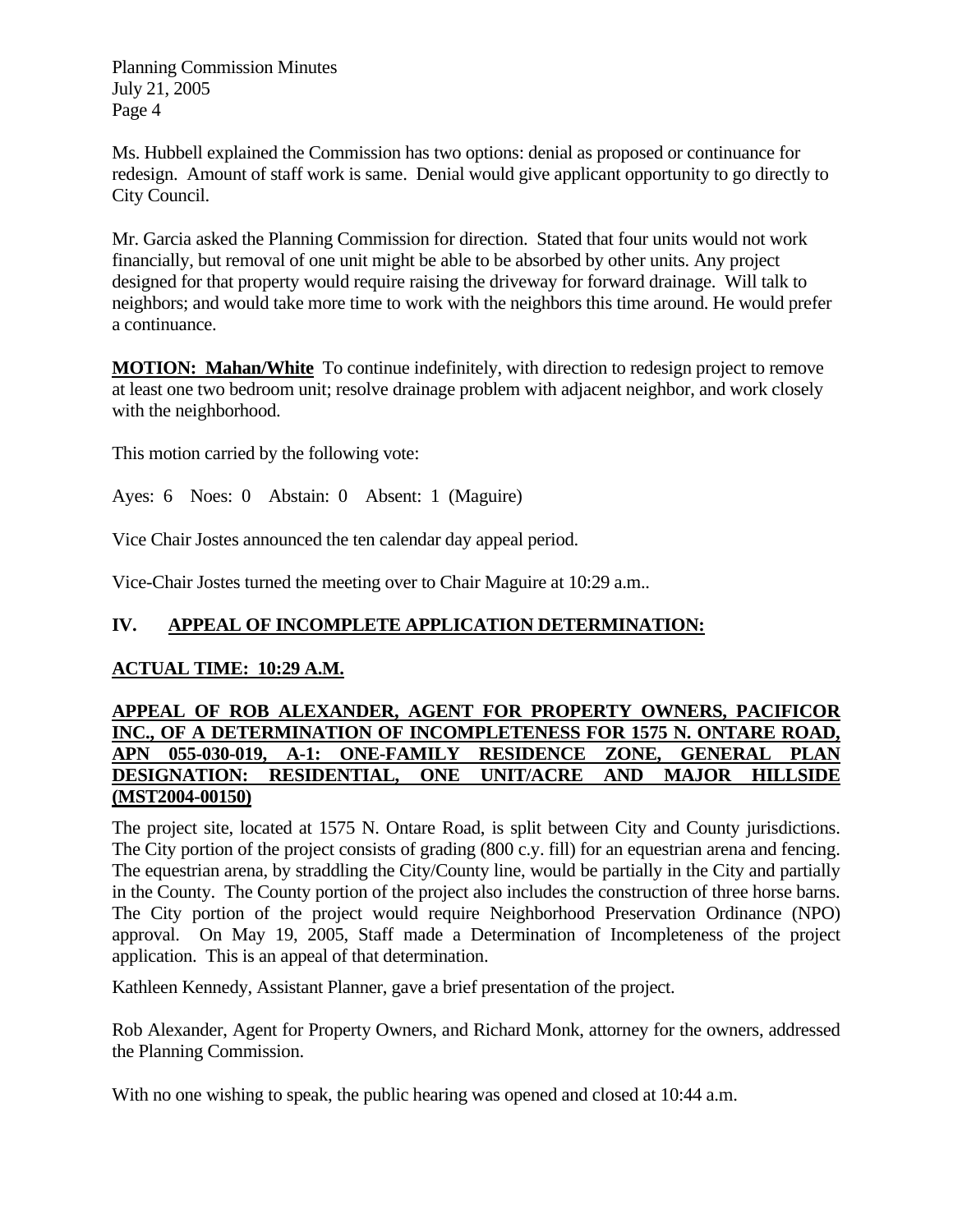Commissioners' comments and questions:

- 1. Asked Assistant City Attorney for comments on what Mr. Monk addressed.
- 2. Asked fire staff about the incompleteness determination and if there were any conversations with County Fire.
- 3. Asked applicant if there is a condition imposed by County Fire to build wider road. Asked applicant about basis for \$600K cost of improving the road.
- 4. Asked Staff about the concept review previously done for another Ontare property and if Staff is being consistent with requests. Asked Staff if the application is eventually deemed complete, will it come back to the Planning Commission.
- 5. Asked if there was any sphere of influence issue that pertains to this project.
- 6. Asked the applicant if this is a private riding arena solely for the owner or would there be a likelihood that other people would be boarding horses and using the arena.
- 7. Asked if the County Fire Department would have the ability to condition a project that had road access from the City, through the City, to a County unincorporated property.
- 8. Stated that the City has a right to ask for complete drawings and that the scope of work may present a health and safety issue, regardless of whether in County or City.
- 9. County Fire Department should have made the road a requirement in the county as well. Appreciates applicant's situation, for what should have been involved collaboratively amongst entire neighborhood. Although the applicant is may have a disproportionate expense, does not see a way remove the requirement at this point.
- 10. Stated that fire protection is a cooperative venture between the City and County and is concerned with the applicant playing the City against the County. Concurs with fellow Commissioners and cannot support appeal.
- 11. Stated that this is an application that does trigger this road. Agrees that access to a facility is an integral part of the facility and that the City is well within its jurisdiction to require access.

Ms. Hubbell stated that the project would return to the Planning Commission for NPO findings for the grading.

Mr. Vincent stated that there is a disagreement between City Staff and the applicant regarding application of the fire access road requirement to this project. All agree on the definition of 'facility' and 'jurisdiction', but disagree on interpretation of those terms and application to this project. The City Fire Department has requested the applicant to provide drawings with a standard fire access road. If the appeal is denied, the DART letter will stand. Then the applicant is left with three options; show drawings with fire access road; withdraw application; have a court decide over proper interpretation of term 'facility' and how should it apply to this application. Stated that this action is not appealable to the City Council. The action today is strictly an appeal of an incomplete application determination, not an action regarding an application for a grading permit.

Jim Austin, Fire Inspector, stated they have consulted with the County Fire Department and that their standards are same as the City. There is a letter in the Planning Commission packet that the County Fire Department supports City's requirement for a 20 foot road. Stated that this area is only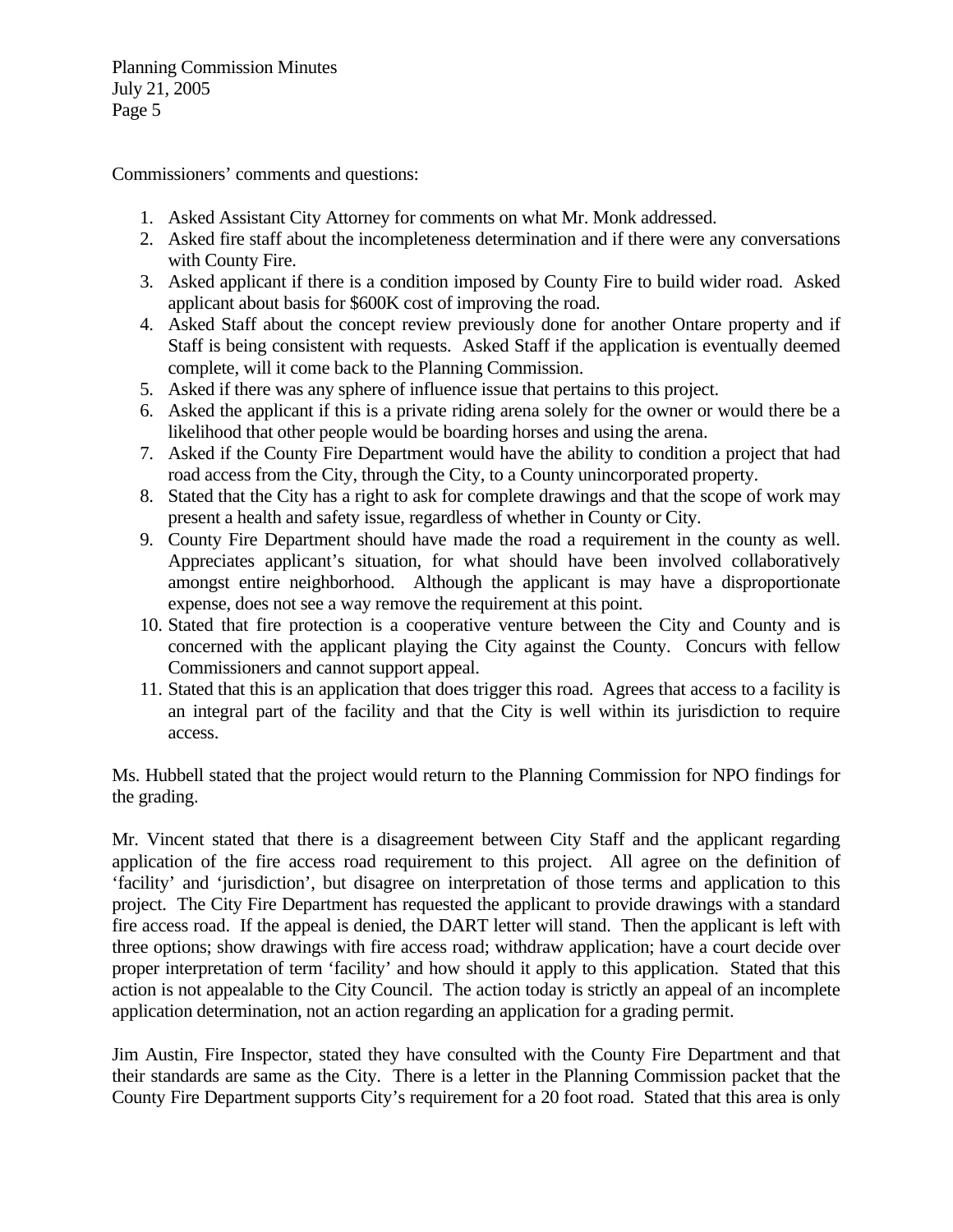accessible through a City road. States that this requirement is consistent with the other projects in the Ontare area.

Mr. Alexander clarified to the Planning Commission that he has met the County's 24-foot road requirement; however, he is appealing the City's requirement for the 20-foot wide segment. The \$600,000 figure is based on the cost analysis made by another owner of a neighboring development project that had been given same request to widen the same stretch of road which involves relocating underground utilities, massive retaining walls, tremendous expenditures of equipment and time.

Mr. Monk stated that the County is not requiring the same road. The County approved the road requirements that were submitted by the applicant and has signed off on a condition letter. The letter from the County Fire Department to the City Fire Department agrees that is what the fire code requires in terms of road width, but presupposes that there is jurisdiction. Jurisdiction issues were not analyzed and applicant still believes that the City does not have jurisdiction to require that type of road to serve a piece of dirt surrounded by a fence. If they were to withdraw their application there is no question that the City has no jurisdiction to require anything with this project; however, the area is needed to make a regulation arena for jumping horses.

Ms. Hubbell stated that the 24 foot road ends at the City/County line; however, even though permit is only for grading, the City must look at the larger project and access beyond, hence the City's request for a 20 foot wide segment. Also, the plans are needed in order to do environmental review.

Ms. Hubbell believes the County project is within the City sphere of influence. The City does review projects that are in the sphere or adjacent to the sphere, usually at the request of County Staff or the applicant, to get input to provide the County Planning Commission in making decisions that affect the City. This is usually for much more substantial projects such as the San Marcos Foothills Project .

Mr. Vincent responded, stating that Staff's decision on the requirement for the fire access road is not based on the sphere of influence, but on jurisdiction. The requirement for fire access is not dependent upon whether this is a private or commercial use of this facility. The arena crosses jurisdictions, as does the fire access road. The County respects the jurisdictional line and the City intends to respect the jurisdictional line. The City is not requiring improvement of the fire access road within the County, but merely asking that the portion of the fire access road that crosses City jurisdiction be brought up to current City standards. Both City and County are respecting that jurisdictional line; this comes down to whether or not this grading permit application triggers the City's requirements regarding the fire access road that runs across City jurisdiction.

**MOTION: Jostes/Jacobs Assigned Resolution No. 054-05** 

Uphold the incompleteness determination and deny the appeal.

This motion carried by the following vote:

Ayes: 7 Noes: 0 Abstain: 0 Absent: 0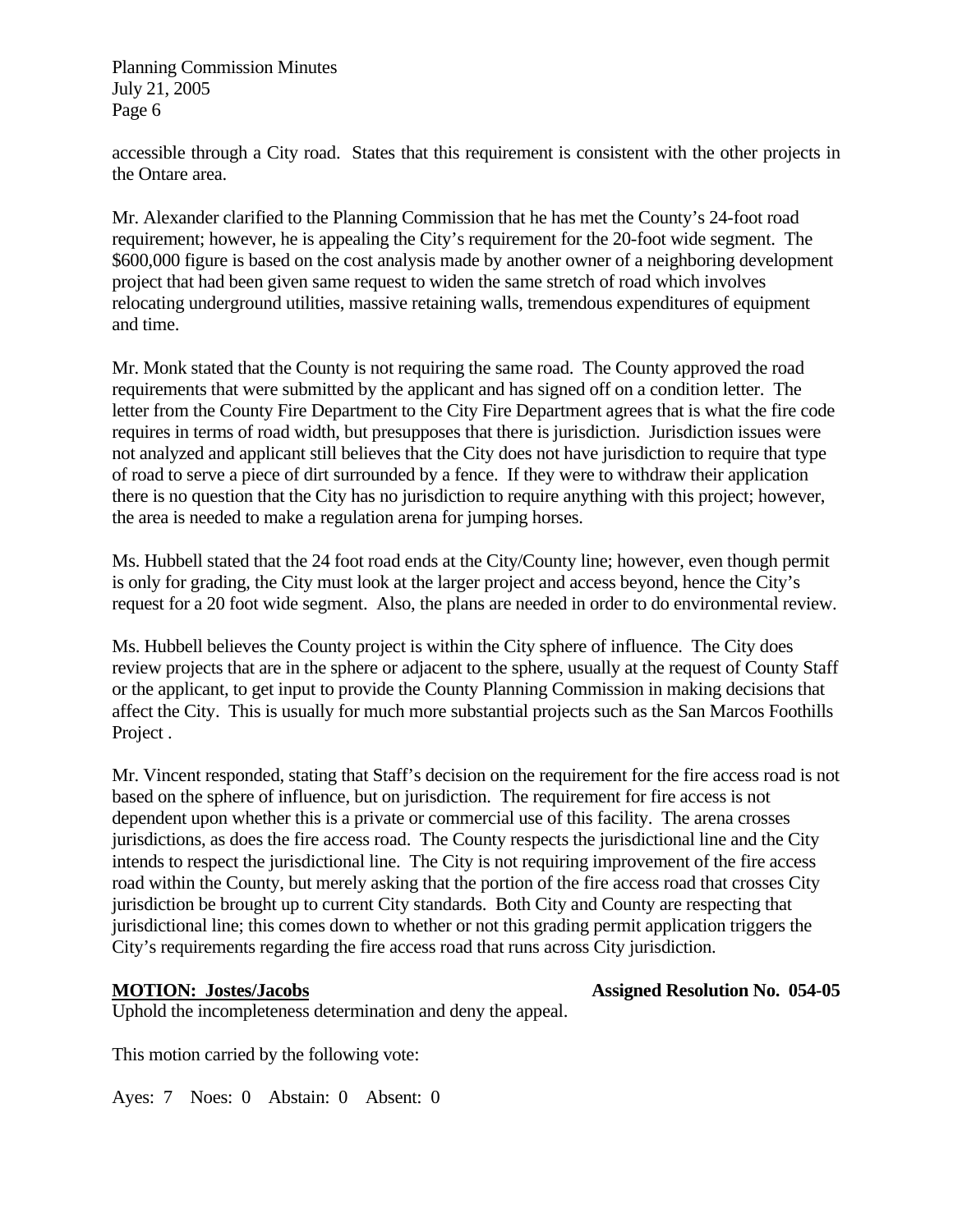This decision is not appealable to the City Council.

To avoid the appearance of a conflict of interest Vice-Chair Jostes stepped down at 11:11 a.m.

Recessed at 11:11 a.m., and reconvened at 11:25 a.m.

### **V. NEW ITEM:**

### **ACTUAL TIME: 11:25 A.M.**

### **APPLICATION OF PEAK LAS POSITAS PARTNERS, 900-1100 BLOCK OF LAS POSITAS ROAD (VERONICA MEADOWS SPECIFIC PLAN), APNs 047-010-016, 047-010- 053 (A PORTION), 047-010-009, 047-010-011, AND 47-061-026; CURRENT COUNTY ZONING: 8-R-1 SINGLE-FAMILY RESIDENTIAL (8,000 SQ. FT. MIN. LOT SIZE), AND RR-20 RURAL RESIDENTIAL (20-ACRE MIN. LOT SIZE); CURRENT COUNTY COMPREHENSIVE PLAN DESIGNATION: RESIDENTIAL, 4.6 UNITS PER ACRE AND RESIDENTIAL RANCHETTE, ONE UNIT PER 20 ACRES (MST99-00608).**

The proposed project involves the annexation of approximately 50 acres to the City of Santa Barbara, including a 5.89-acre City-owned parcel located between the project site and Las Positas Road. Upon annexation, the subject lots would have various General Plan Land Use and Zoning Designations, described in further detail below.

Approximately 35.7 acres would be dedicated open space and 14.8 acres would be developed for residential uses, a public road, and public passive recreation and open space. Twenty four residential lots would be created, ranging in size from approximately 5,520 to 14,140 square feet. The project would include seven house plans, all of which would be two-stories in height, and range in size from 1,800 to 4,500 square feet of living area. Site access to all but two lots would be provided via a proposed concrete bridge over Arroyo Burro Creek that would intersect with Las Positas Road. A public loop road on the west side of the creek would serve 17 of the homes; a private drive would provide access to five home sites. The remaining two homes would be accessed from the end of Alan Road. A public pedestrian path is proposed along the western edge of the creek to provide access from the end of Alan Road to Las Positas Road.

The project includes a creek/riparian corridor restoration plan on both banks of Arroyo Burro Creek, and would provide a 100-foot buffer between the proposed residences and the top of bank of Arroyo Burro Creek. A portion of the proposed public road and private driveways would be located within the 100-foot creek setback.

Cast-in-ground concrete caissons are proposed on-site to stabilize the hillside to the west. Geologic stabilization of the hill would result in approximately 61,500 cubic yards (cy) of cut and 61,500 cy of fill. Total estimated grading for the project improvements (building pads, roads, etc.) would be about 13,459 cy of cut and 26,390 cy of fill.

### **The Discretionary Applications Required for this Project Are:**

1. A Coastal Development Permit for the subdivision and development (residences, roads, creek restoration, landscaping, grading, etc.) of the portion of the project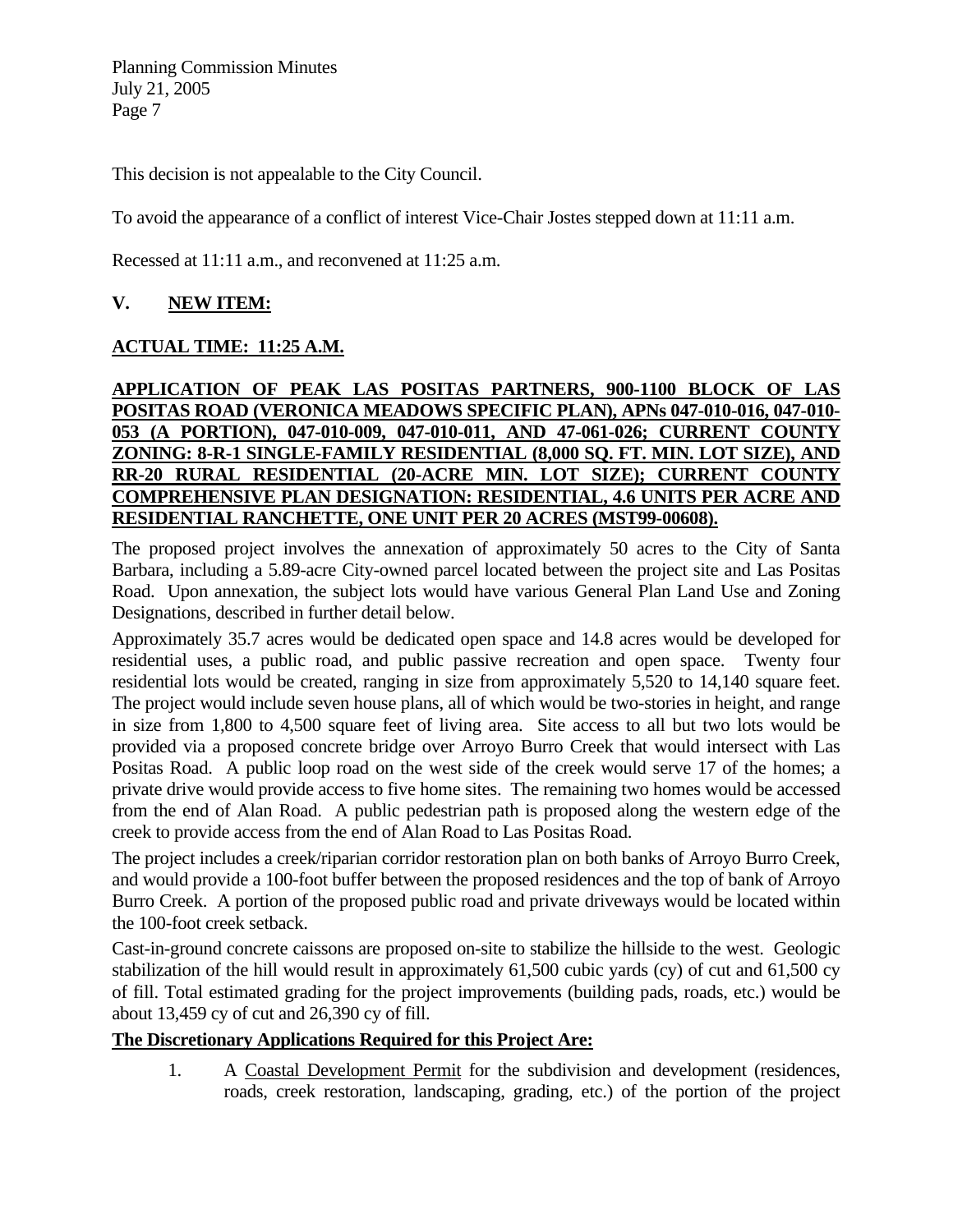within the Appealable and Non-Appealable jurisdictions of the Coastal Zone (SBMC §28.45.009);

- 2. A Lot Line Adjustment to remove a 4.49-acre portion from APN 047-010-053 and attach it to APN 047-010-016 (Gov. Code §66412);
- 3. A Waiver of the requirement that newly created lots front upon a public street, to allow proposed Lots 3, 4, 5, 6, and 7 to be served by a private driveway (SBMC §22.60.300);
- 4. Neighborhood Preservation Ordinance Compliance because the project requires an EIR and to allow grading in excess of 500 cubic yards outside of a main building footprint within the Hillside Design District (SBMC §22.68.070); and
- 5. A Tentative Subdivision Map to divide one parcel into 28 lots, including a finding of consistency with proposed Specific Plan #9. Twenty-four lots would be developed with single-family homes, and four would be common open space lots (SBMC Chapter 27.07).

### **Actions Requiring a Recommendation to the City Council by the Planning Commission:**

- 6. Annexation of the subject parcels to the City of Santa Barbara;
- 7. Adoption of Specific Plan 9 Veronica Meadows;
- 8. General Plan Amendment, upon annexation, to add the subject parcels to the City's General Plan Map. APNs 047-010-016, 047-061-026, and the 4.49-acre portion of 047-010-053 would have a General Plan Land Use Designation of Residential, Two Dwelling Units per Acre; APN 047-010-011 would be designated Major Hillside, Open Space, Buffer/Stream, and Pedestrian/Equestrian Trail; APN 047-010-009 would be designated Open Space, Buffer/Stream, and Pedestrian/Equestrian Trail;
- 9. Zoning Map Amendment, upon annexation, to designate APNs 047-010-011, 047- 010-016, 047-061-026 and the 4.49 portion of 047-010-053 as SP-9, Veronica Meadows Specific Plan, and APN 047-010-009 as P-R, Park and Recreation. Any portion of the involved properties located within the Coastal Zone would also be designated as SD-3, Coastal Overlay Zone;
- 10. Hillside Design District Map Amendment, upon annexation, to add the subject parcels to the Hillside Design District (SBMC §22.68.110); and
- 11. Local Coastal Plan Amendment to add the portions of APNs 047-010-009 and 047- 010-016 that are located within the Coastal Zone boundary to the City's Local Coastal Plan.

**Final EIR Certification.** A Final Environmental Impact Report (EIR, ENV #99-00608) has been prepared and, prior to an action on the project, the Planning Commission will consider certification of the EIR, and must make findings pursuant to the California Environmental Quality Act Guidelines Section 15091.

Renee Brooke, AICP, Associate Planner, gave a presentation of the project.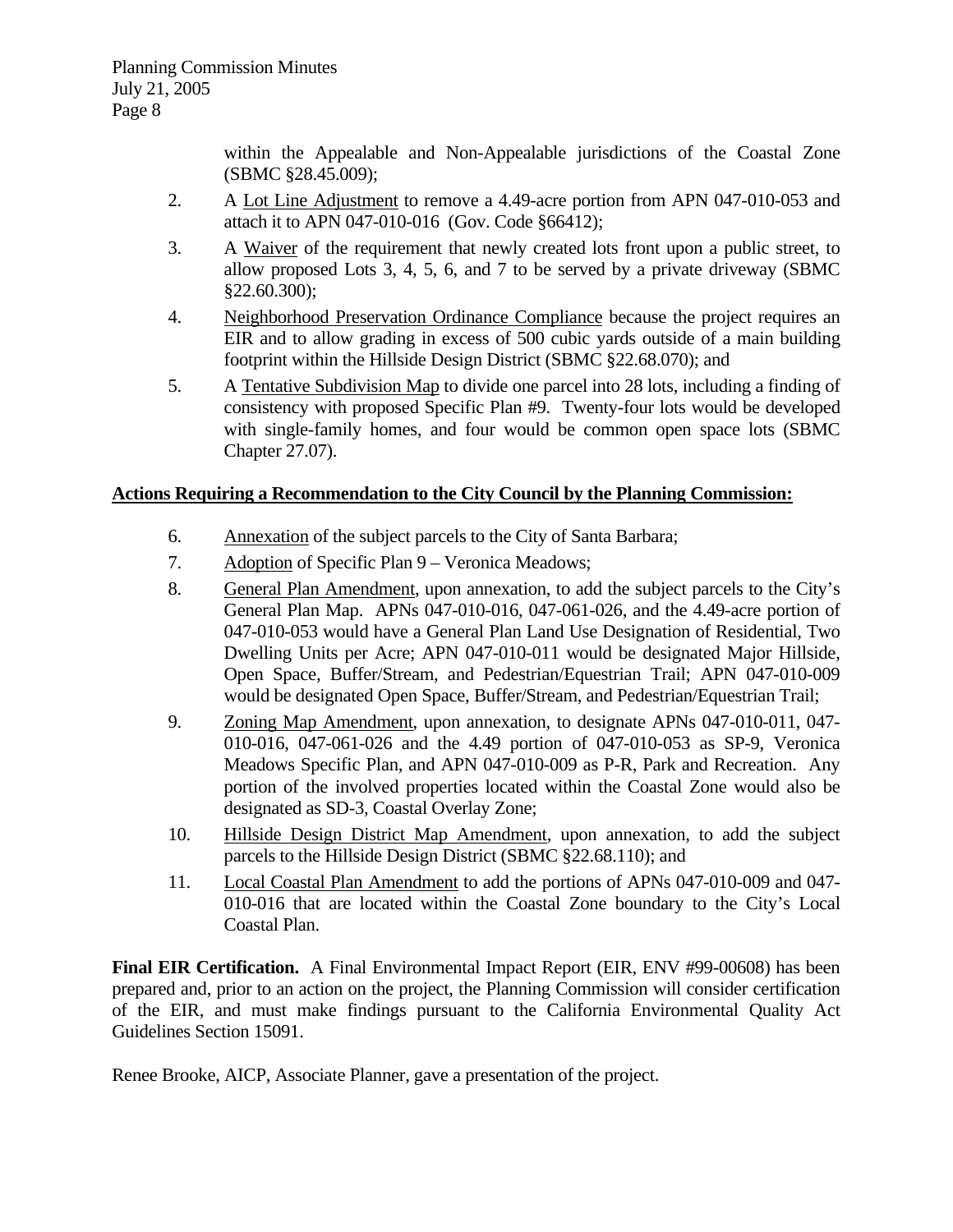Mark Lee, Peak Las Positas Partners, addressed the Planning Commission.

Jeff Gorrell, Lenvik and Minor Architects, went over the background and vision of the proposed project.

Mitchell Swanson, Swanson Hydrology and Geomorphology, spoke about Arroyo Burro Creek and what the proposed creek restoration will accomplish.

Commissioners' questions:

- 1. Asked Staff if bicycle and pedestrian trail path signs will be on Las Positas Road and Cliff Drive directing people to the trails
- 2. Stated a prior request for cross-sections at various points along Arroyo Burro that show how the top of bank is calculated. Asked if applicant had submitted them.
- 3. Stated that he did not see a reference to Charter Section 1507, which has been included in other EIRs and asked if it was considered.
- 4. Recalled how monies for traffic mitigation were previously discussed to be used for a roundabout at Las Positas/Cliff Drive; asked Staff how close we were to getting the roundabout.
- 5. Asked Staff how creek and hillside restoration would get done as a part of the project and not have them left out for insufficient monies.
- 6. Asked if hillside grading is part of a mitigation for a geological impact.
- 7. Asked where direction for 100-foot creek setbacks came from. Asked why this area is considered to be rural.
- 8. There seems to be a discrepancy in definition of 100 foot setback and would like to know if there has been any redesign of the creek presented to the City that could change the actual setback.
- 9. Expressed concerns over making decisions about reducing size of homes on the property without having calculated top of creek bank information.
- 10. Asked geomorphologist what happens upstream when looking at a fully restored creek in a specific area and an unrestored creek right above it. Will it worsen the upstream conditions?
- 11. Asked if anything has been done at this time to protect the threatened oak tree.
- 12. Asked staff if city would consider doing any planning for removal of arundo upstream from the project; concerned with aggressive proliferation.
- 13. Concerned with loss of sidewalk if the bridge is narrowed by four feet since bridge connects the park to the beach. Would like to understand what is gained biologically by reducing the bridge width by four feet. Asked about conditional requirement for a signalized intersection at Jerry Harwin Parkway. Stated that, if relinquishment of State 225 is completed prior to issuance of public works permits, then under those conditions, the applicant would provide signalized intersection. Concerned with the time delay between those two events in awaiting State 225 relinquishment and asked if that condition of approval could be triggered by construction of the "last house". Also asked if, like the roundabout scenario, could there be a similar agreement made that would provide for design work of signal prior to relinquishment of State 225. Asked if Lot 26 is in area A or area B. After learning that Lot 26 was in Area A, asked if a public access easement exists to allow the public to access trails in Area B.
- 14. Asked if conditions were included to provide a standard bus stop on Las Positas Road.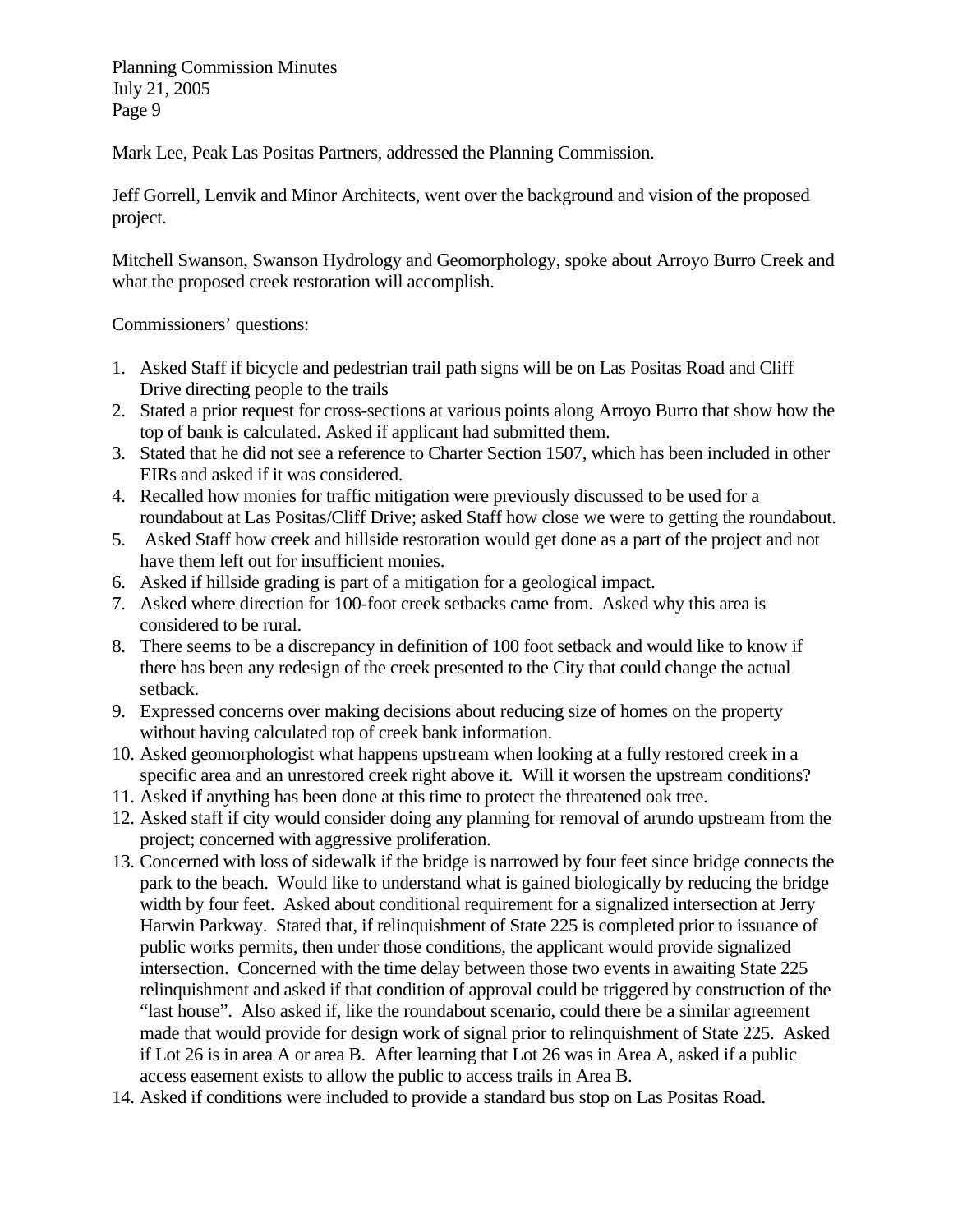15. Asked if proposed five-foot trail in a ten-foot easement is adequate. Five feet is not a lot of room when considering pedestrian traffic.

Rob Dayton, Transportation Planning Supervisor, affirmed that it would be determined in the future how signs would direct people from both streets to the trail. Staff presumes that bicyclists will not use the trail and ride along road; the trail will consist of decomposed granite and therefore uninviting to bicyclist.

John Gray, URS, EIR preparer, stated that creek cross-sections are derived from the EIR and referenced Figures 3.2 and 3.3.

Ms. Hubbell stated findings related to Charter Section 1507, while not included in the EIR, are included in the Specific Plan findings for project approval, referenced page 36, E.3. She stated that conditions of creek restoration are protected by bonding as security for completion; similar conditions may not be included in grading, but could if necessary. Setbacks are based on fact that this is a more rural area of Arroyo Burro Creek and initial direction came from Planning Commission, based upon less urbanization. Rural areas were determined in the draft Creek Development Standards and the setback in those areas was set at 100 feet. The only place in the City that describes how top of banks are determined is in the Zoning Ordinance and is focused on Mission Creek. For consistency, the City applies same approach to top of bank determinations for all creeks in the City.

Mr. Dayton stated that they have State Transportation Improvement Program monies for the roundabout and are proceeding with it; however, the City does not yet own State Route 225 (Cliff and Las Positas). Money has been pushed out two years, when it is anticipated that the City will own the road. It is recommended that the roundabout not be designed beforethe City takes it over since City has different standards than Cal Trans. Suggest that applicant spend money on the design and the City could plan design as if it owns the road. That approach would benefit the City by being positioned to begin construction and also allow allocation of State monies for construction. In the EIR, the fair share mitigation amount indicated is approximated at \$89,000. The cost design for the roundabout is in the range of \$150,000-\$250,000. The money difference would have to be addressed.

Mr. Lee stated that the creek will be maintained in perpetuity by a Homeowner's Association. Due to the geologic instability immediately upstream, but not present on the section proposed for development, there are concerns for what kind of restoration activity might be appropriate there. He commented on the two blowouts along the creek; the second one (site of the proposed butterfly habitat) is not a blowout so much as activity that took place centuries ago. The first blowout was permitted to be repaired in 1999, but out of consideration for processing of this application, he was advised not to take any action.

Mr. Dayton stated that the original recommendation for a pedestrian facility on the bridge was, instead of putting four feet of sidewalk on both sides, move the sidewalk to 8 feet on one side for clear separation.

Ms. Brooke clarified the balancing of General Plan policies; the recommendation of reducing the bridge from 8 feet to 4 feet was a part of that balancing. The trade-off is that every effort be made to further protect the creek as much as possible.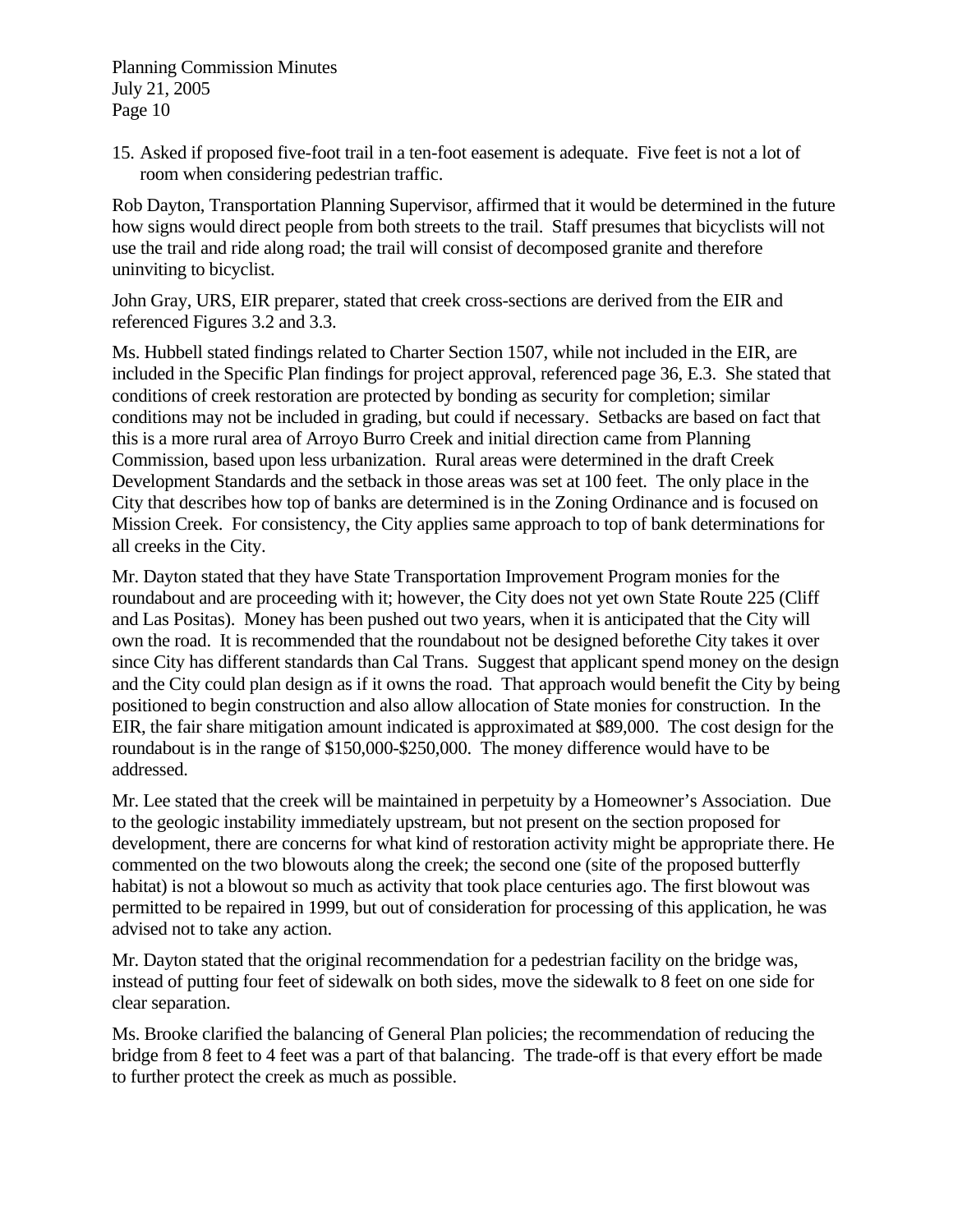Mr. Lee stated there is only a bus stop on the northbound side of Las Positas Road, but not the southbound side. He would support a condition requesting him to put in a bus stop in an appropriate location.

Jill Zachary addressed removal of invasive non-native species upstream of the project site. The County Agriculture Commissioner's Office has formed the Weed Management Area that includes Arroyo Burro Watershed with arundo as its area of focus. They are very interested in ways to remove arundo throughout the watershed. As far as the City Creeks Program is concerned, their focus is limited to City-owned property. The arundo in the Arroyo Burro Estuary area will be removed when the estuary restoration project is constructed. Also stated that the proposed project does not include fifty feet from the centerline on both sides of the creek to allow for the restoration; would hope that Commission addresses that concern.

Recessed at 1:04 p.m., and reconvened at 2:04 p.m.

The public hearing opened at 2:04 p.m., and the following people spoke in favor of the project:

Ridge Baccash (who read a letter from the Director of Braemar Ranch Homeowners Association) Walter Knapp Robert Rice Lee Moldaver George Olson Marion Gibson Jocelyn Hampton Randy Mudge

The following people spoke in opposition to the project:

Naomi Kovacs, Citizens Planning Association Dianne Channing Eddie Harris

Commissioner Jacobs returned at 2:33 p.m.

With no one else wishing to speak, the public hearing was closed at 2:49 p.m.

Commissioners' questions and comments:

- 1. Asked if there is any way that public improvements (i.e., signal, roundabout) could be protected from future activities that might curtail them. Wonders if bike path is successful, will residents of Alan Road be happy. Concerned with potential for public opposition when times comes to put in signal or roundabout.
- 2. Asked if the traffic signal is traffic mitigating device in a positive sense by slowing traffic on Las Positas Road. Feels noise generated by speeding vehicles might be decreased by having a light in the middle.
- 3. Asked if there is anything that can be done to protect the large threatened oak tree on the creek bank.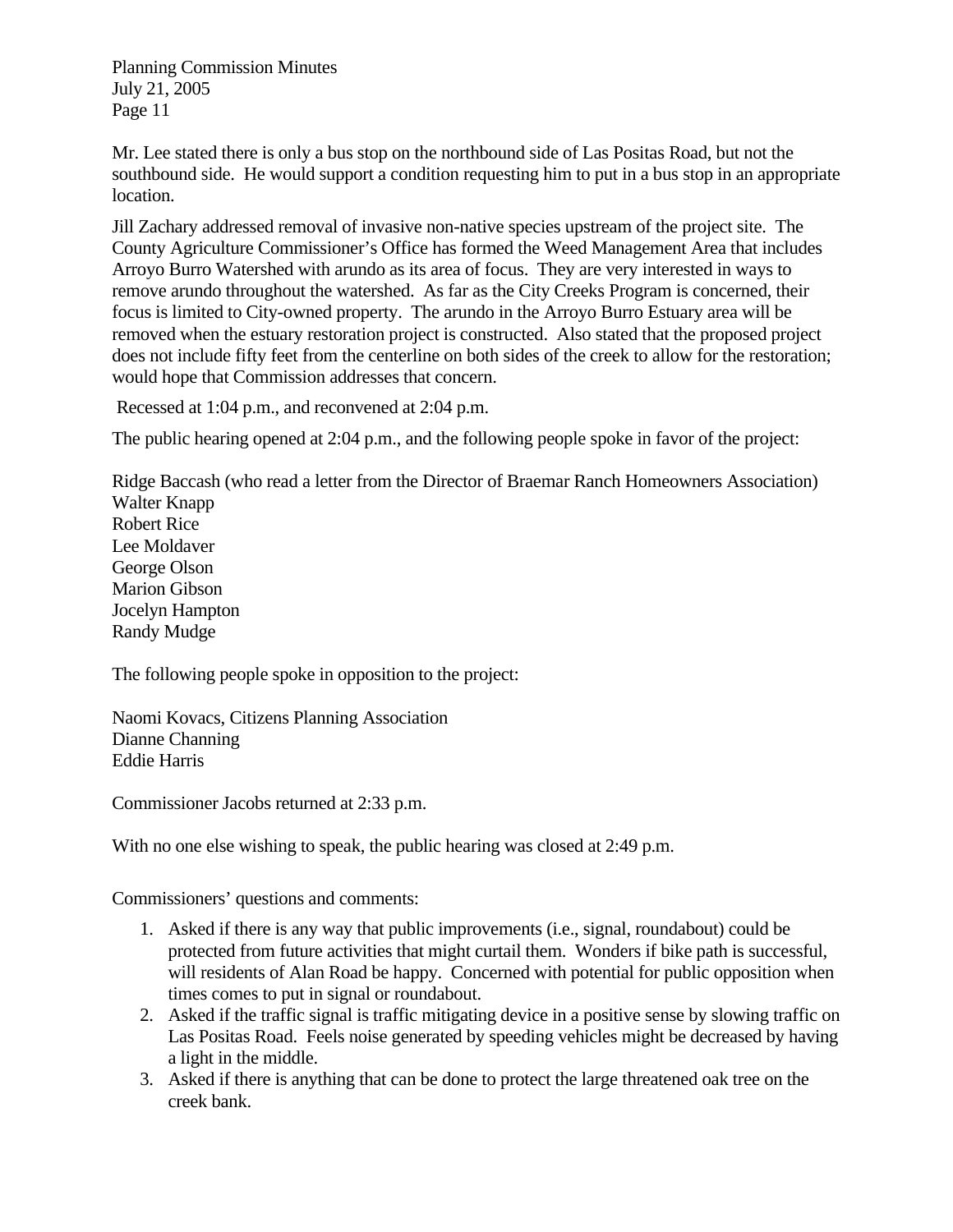- 4. Thanked everyone for coming and speaking. Has never seen an applicant who has gone further to do creek restoration for the City. If approved, could be held as a model for other developments adjacent to a creek. Noted what a benefit the bridge will be for fire protection by providing Fire Department access to hillside. Will end issue of potential through street for those on Alan Road, as they will only be adding two homes to that area and putting in a cul-de-sac, and also feels roundabout is a must. Disagrees with staff on the setback; does not feel we need a 100 foot setback from creek. Important to note these houses range from 4,500 square feet to 1,800 square feet; feels we are getting a good mix of sizes. This project will benefit the community.
- 5. Cannot support this project because of the premise of annexation, and another concern is rezone. Had the land come in zoned and planned as residential use he would have been more comfortable. Feels this land is one of the last areas of open space. Feels rezoning impinges upon the tributary to the creek and other areas and water quality will be worse off than now. With the rezone comes traffic impact on Las Positas and 101. Impact will be daily since residents will not have options and depend on Las Positas and 101. Feels EIR is deficient for failing to raise question of Charter Section 1507. Likes Alan Road project alternative with smaller amount of units. Concerned about and asked if it is necessary for garages to be so near to tributary, would like to see them further away. Raised concerns about bridge, where City's parkland is being devoted to road use as opposed to being kept open land.
- 6. Feels our City is the way it is because we have held developers to certain standards. Feels there is a crowding of large homes and is concerned with how they impact center drainage channel. However would like to eliminate Lot 7, and use some of the money towards creek restoration downstream; would be ideal. Feels project itself is exemplary and could be used as a model for future developments. Feels project addresses maximum public benefit and has no problem supporting it.
- 7. Continues to be on the fence on this project. Housing on a sliding slope is a concern; feels a residential ranchette model would be a more ideal development with 10 or fewer homes off of Alan Road. There is no consolidated long-term plan for the Las Positas Valley. Does feel the trail is very positive and the bridge should remain as proposed. Likes the 100 foot setback and eliminating Lot 7 would benefit the creek. Would like to see MTD bus stop and use of recycled water for watering vegetation. Path should be ADA accessible. Conditions of approval may not have language to require traffic signal, but if disputed in 10-15 years, can refer to today. Looking at SP-9, it begins to set the template for the Las Positas Valley long term; would like to see 100-foot creek setback for buildings and structures included in SP-9 before going to City Council. Suggests a maximum density as 1.6 units per acre seems a little dense for an area that is now open space.
- 8. Would like the threatened oak tree on the creek specified under tree protection. Feels project is too dense and more open space is still needed. Would like a reduction in the number of residences. Likes the idea of walking path to beach, but not ready to support the project because of density.
- 9. Disappointed that the Commission cannot agree to the benefits this proposal. Feels benefits to community far outweigh costs; certainly supports this project. Does not feel this proposal is too dense.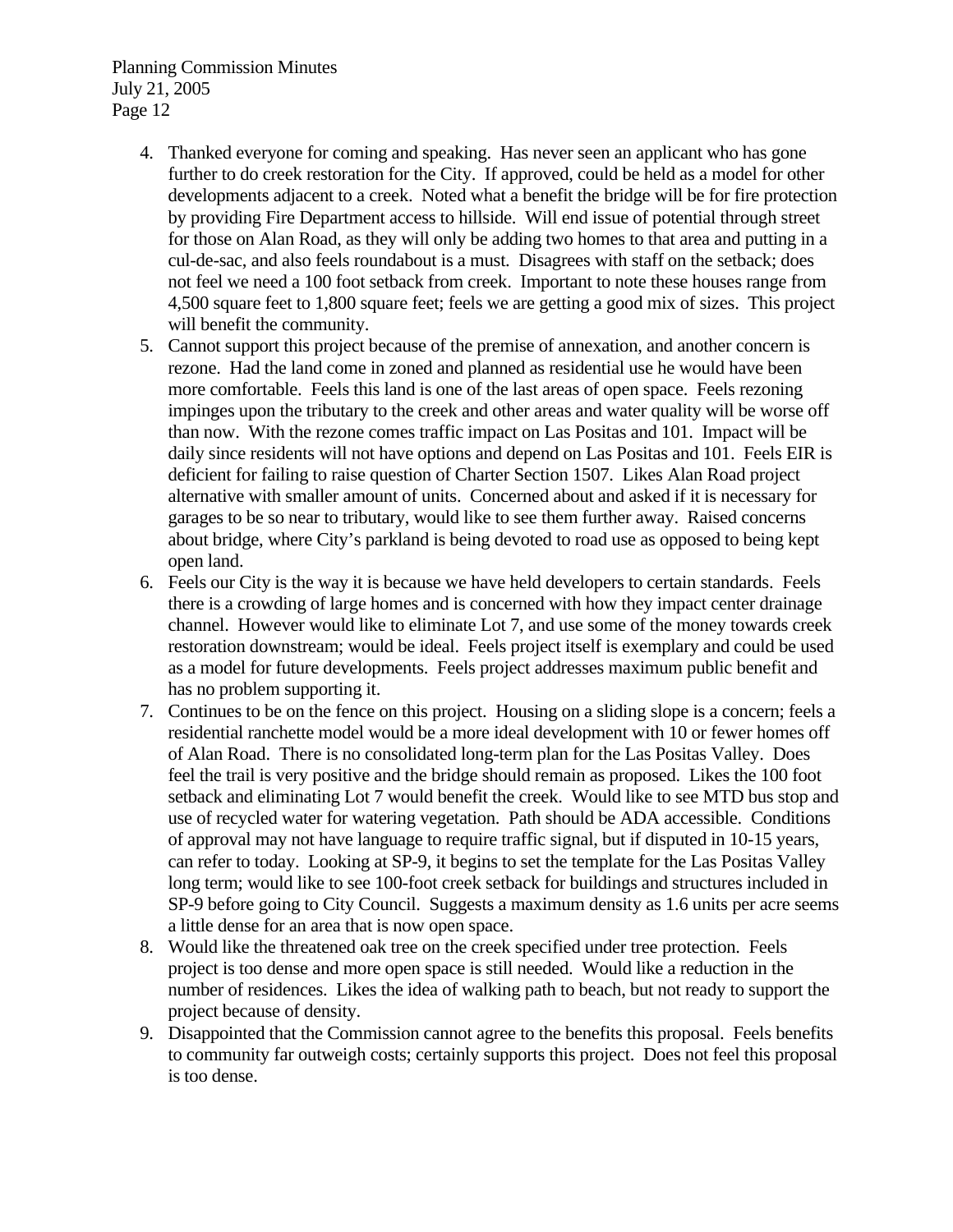- 10. One commissioner stated that the concern is the westerly 4.4 acres that result in a loss of open space; believes in the integrity of open space.
- 11. Does not know how we can lose this opportunity. This project not only sets an example to other developers, but takes a blighted area and a distressed creek and makes it into something great. Feels this project respects the open space.
- 12. Asked if a 100-foot setback would that mean fewer units would be built. Asked if no homes would be in 100-foot setback, would the road be acceptable in the 100-foot setback.
- 13. Noted that this is taking a blighted space and making it something better; has to say that with all the experts, feels issue of setback would be best advised by the geomorphologist and provides greater sense of trust. Stated the creek setback is an important issue.

Mr. Dayton noted that without the signal, there would still be the connections from the road and the easements in place as the applicant's proposed across the bridge. The City wants the signal; Caltrans does not because it has a different vision for the road. Whether the signal goes in or not will not impact the public's right to go use Alan Road and vice versa. The signal should not slow traffic and would only be triggered when a pedestrian hits the button, or car enters or leaves park or development. Discussion will surface once the street is owned by the City.

Mr. Lee feels he can do something to protect the oak tree in the interim. He reminded the Commission that it was the City that had targeted annexation of this property for over 30 years. The City's sewer main runs across this property right now. He has worked with staff for the past year and was assured that, if the environmental constraints are respected, the number of houses does not matter. It is the number of houses proposed that allows the project to include the proposed benefits, such as creek restoration; cannot go forward with a loss of 6 lots.

Mr. Gorrell said that, with regard to annexation, Mr. Lee had met with Don Olson onsite and it was looked at as being brilliant to take a piece of land with a reasonable development and then have money to do what has been proposed for creek environment. He stresses how community cannot lose out on this opportunity.

Ms. Hubbell stated it would take permits for creek alterations to save the tree and that would ultimately come back to the Commission. Decision must be made to ultimately save the tree, but it is possible that even if the tree is protected, future erosion may still result in tree still being removed. A condition could be added to protect the tree in the interim.

Mr. Swanson addressed the creek buffer.

### **MOTION: Mahan/Myers**

Certify the EIR and approve the project as shown in EIR Figure 4-5, with 23 units, making the Statement of Overriding Considerations outlined in the Staff Report, including an additional statement about the benefit of the bridge for fire protection, making the findings outlined in the Staff Report, and subject to the Conditions of Approval, amended as follows: Houses on lots reduced in size to fit Figure 4-5 design shall be reduced in size proportionate with reduced lot size; Add a southbound MTD bus stop on Las Positas Road; add use of recycled water for irrigation, if feasible; bridge width shall not be reduced; require trail easement in Area B; require 8 to 10-foot wide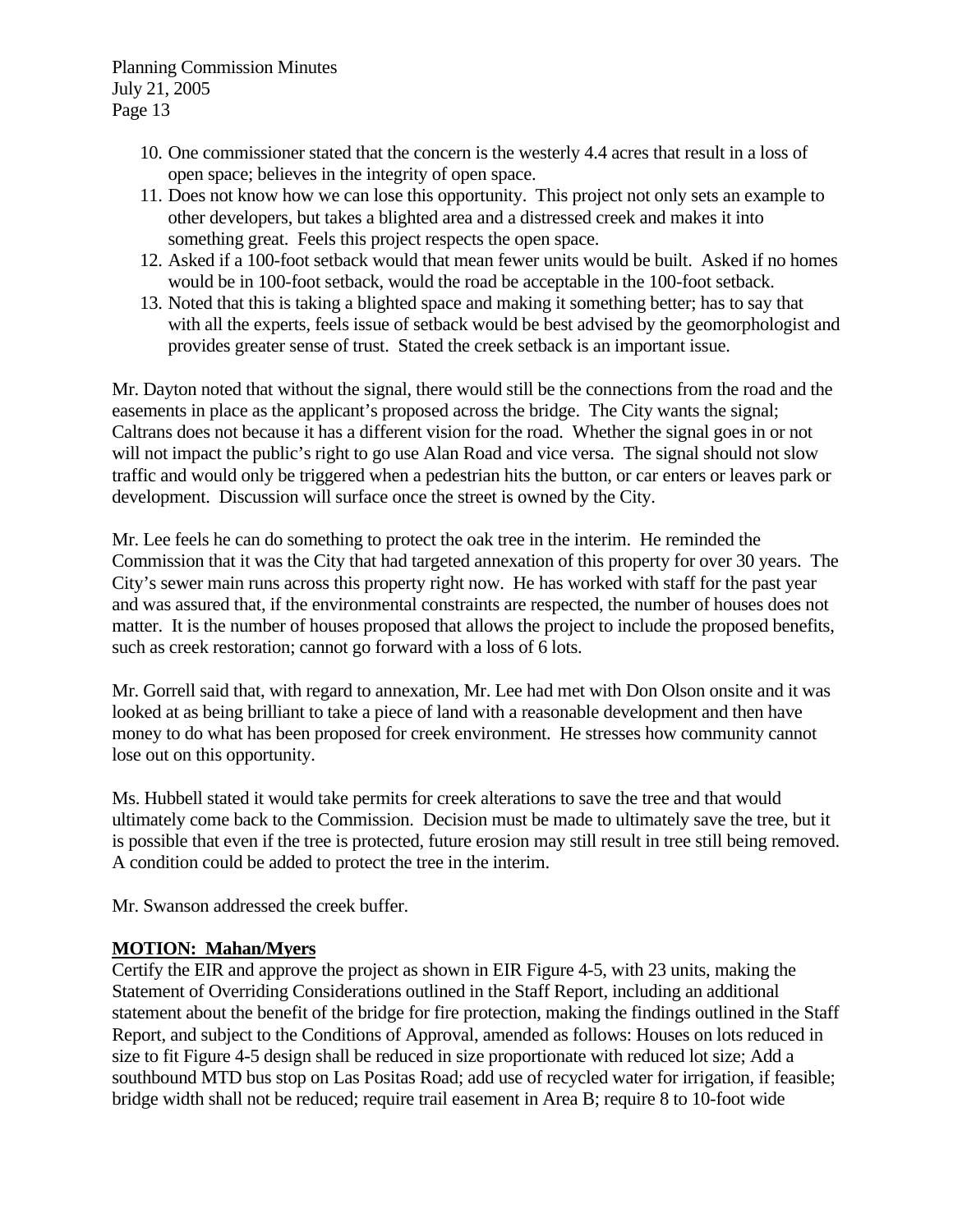pedestrian path; all funding for traffic mitigation to be used for Cliff Drive/Las Positas Road roundabout design; the roundabout design shall be completed prior to issuance of any Public Works Permits and shall be completed prior to issuance of the last building permit; the traffic signal shall be installed if Route 225 relinquishment is completed prior to issuance of the last building permit; and provide for interim protection of threatened oak tree on the creek bank

Comments to the motion:

Ms. Hubbell stated we can require the design of the roundabout be completed prior to the issuance of public works permits, but that carrying it out is tied to the last building permit. Other thing missed is to require protection of the endangered Oak tree.

Maker of the motion agrees; however, the oak tree is in the county and annexation has not yet been approved. Applicant has to wait until after it goes to City Council and then to goes to LAFCO for annexation. Consensus was applicant should protect it now. Regarding Las Positas Road project entrance design requirements, that is a requirement to design and bond for the traffic signal prior to public works permits; construction of the traffic signal is tied to the last building permit; traffic fee mitigation is set and used for design stage of roundabout per Mr. Dayton's request.

Mr. Lee stated he finds all conditions acceptable and hopes the project is approved as revised.

This motion failed on the following vote:

Ayes: 3 Noes: 3 (Jacobs, Larson & White) Abstain: 0 Absent: 1 (Jostes)

Commissioner Jacobs feels the project is a balancing act trying to find out where the benefits leverage the unmitigatable impacts of the project; some things will be permanently impacted that cannot be fixed. Feels option 4.4 is the middle ground, and includes a recommendation for using a uniform 100 foot setback that is consistent with what is being done in the City; states that no roads, no structures should be located in the 100 foot setback. Feels we should support the recommendation for this area. Geology is not perfect in terms of the creek and the hillside coming together. Supports motion made in other areas; would like to see Specific Plan #9 memorialize the 100 foot setback (no buildings, no structures, no roads).

Commissioner Myers asked if, after creek restoration, the setback as stated in this motion could actually become 120 feet or 80 feet because of changes in creek bank. Asked for an idea of the restoration as it stands now.

Mr. Gorrell made clear that option 4.4 eliminates a group of homes and kills the project.

Mr. Swanson feels that the creek restoration alignment is a detail design issue and that the 260-460 feet allow plenty of room for a directed goal in design.

Recessed at 4:32 p.m., and reconvened at 4:50 p.m.

Mr. Lee stated that, if he accepts option 4.4 as discussed, he will lose six homes and feels he will still be required by the City Council to take at least one home away and replace with workforce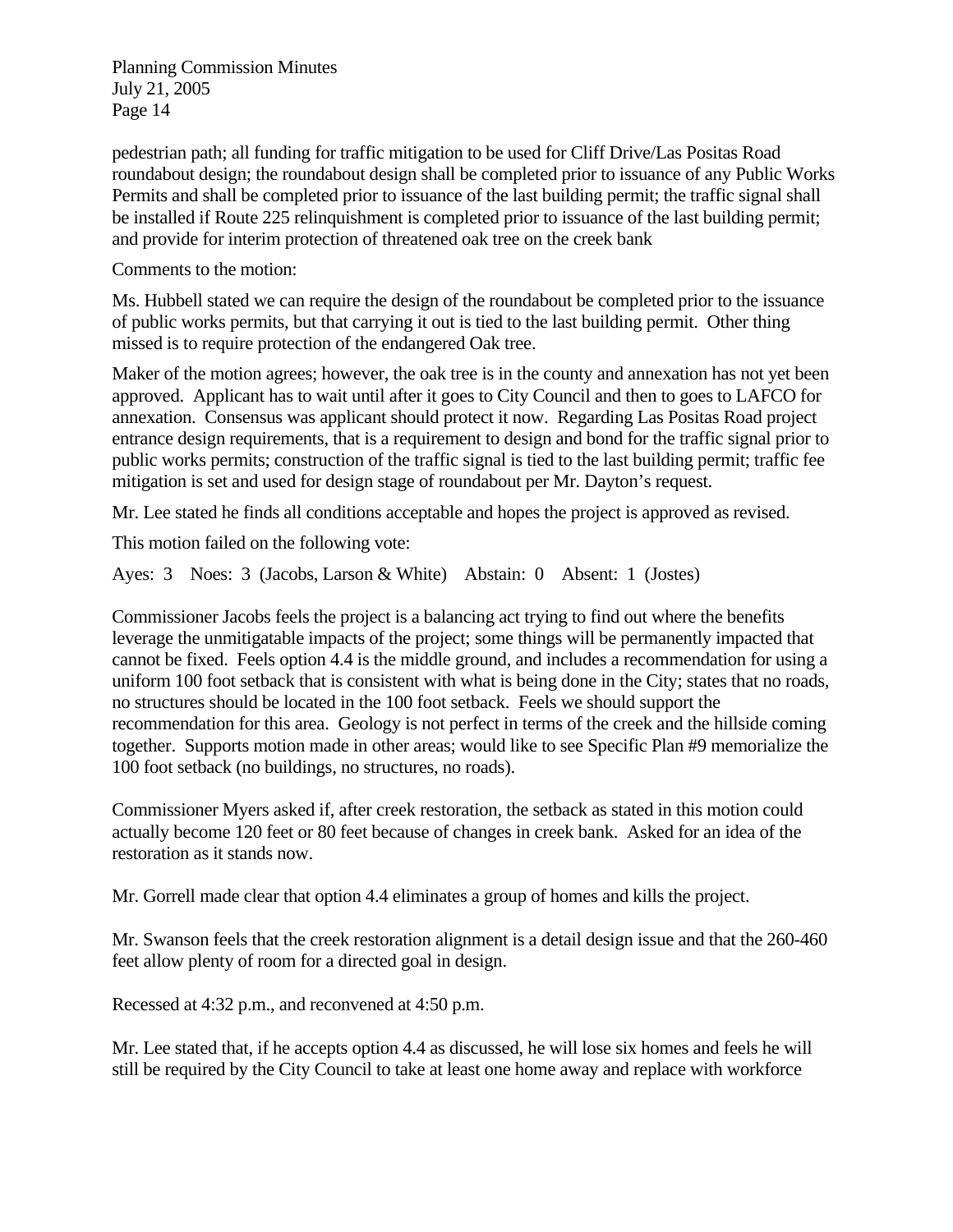housing. This will not be economically viable project and therefore unable to do creek restoration as envisioned. Willing to try with PC support, but is unsure on what more can be done.

Commissioner Jacobs said she would make a motion to propose option 4.4 with the remainder of the motion being what Mr. Mahan proposed earlier. Commissioner Larson agreed.

Commissioner Mahan asked that Commissioner Jacobs reconsider her stance on the 100-foot setback as it has never been required before and expressed concern with precedent being set and being restrictive for any creekside project in the future.

Commissioner Jacobs feels that the 100-foot setback is the middle road, holds firm to her the recommendation, and would like to see it enacted in this project.

Mr. Wulbrandt, attorney for the applicant, stated that Mr. Lee is asking that if the Planning Commission approves the project at 18-19 units, could it be made known clear to City Council that the Commission balanced the project's provisions. If the Commission removes units from the project, yet asks for the same level of project benefits, there just isn't an opportunity for affordable housing units.

Mr. Gorrell asked to go by the science and stated the arbitrary numbers are wrong. The EIR was written before the restoration proposal by the geomorphologist. When they met with staff and the geomorphologist, the request for more information surfaced. From a cost and engineering perspective, it was difficult to design a project before knowing what the best answer would be. He wonders if Staff and the applicant team could work together again and work toward a scientific reasoning of where setback should be.

Commissioner Larson thinks of Alan Road backyards, and looks at setback in terms of how far away from creek, restored or not, can we get to spare property and to spare the creek. Feels a scientific resolution would be fine; have to look beyond applicant's property for creek protection.

Dan Meade, applicant's biologist, stated that applicant has been moving to project resolution. Creek used to occupy whole bottom of Arroyo Burro; not situation with the creek anymore. Feels solution presented helps Alan Road and can be done within a set area.

Commissioner Larson stated that is why she feels 4.4 will work and offers a trade; you get setback and a few less houses. She has consistently said fewer houses; feels breathing room may be better for the creek. She could support something that backed more houses off the creek or reduced them in that area.

Commissioner Myers said what they have here is still an unknown of where that creek will end up and what an actual setback will be. Looks for a scientific deliberation brought to staff for a new discovery of where creek will go; will it take different shape or spot when restoration takes place.

Mr. Lee requested a continuance to study issues that surfaced today.